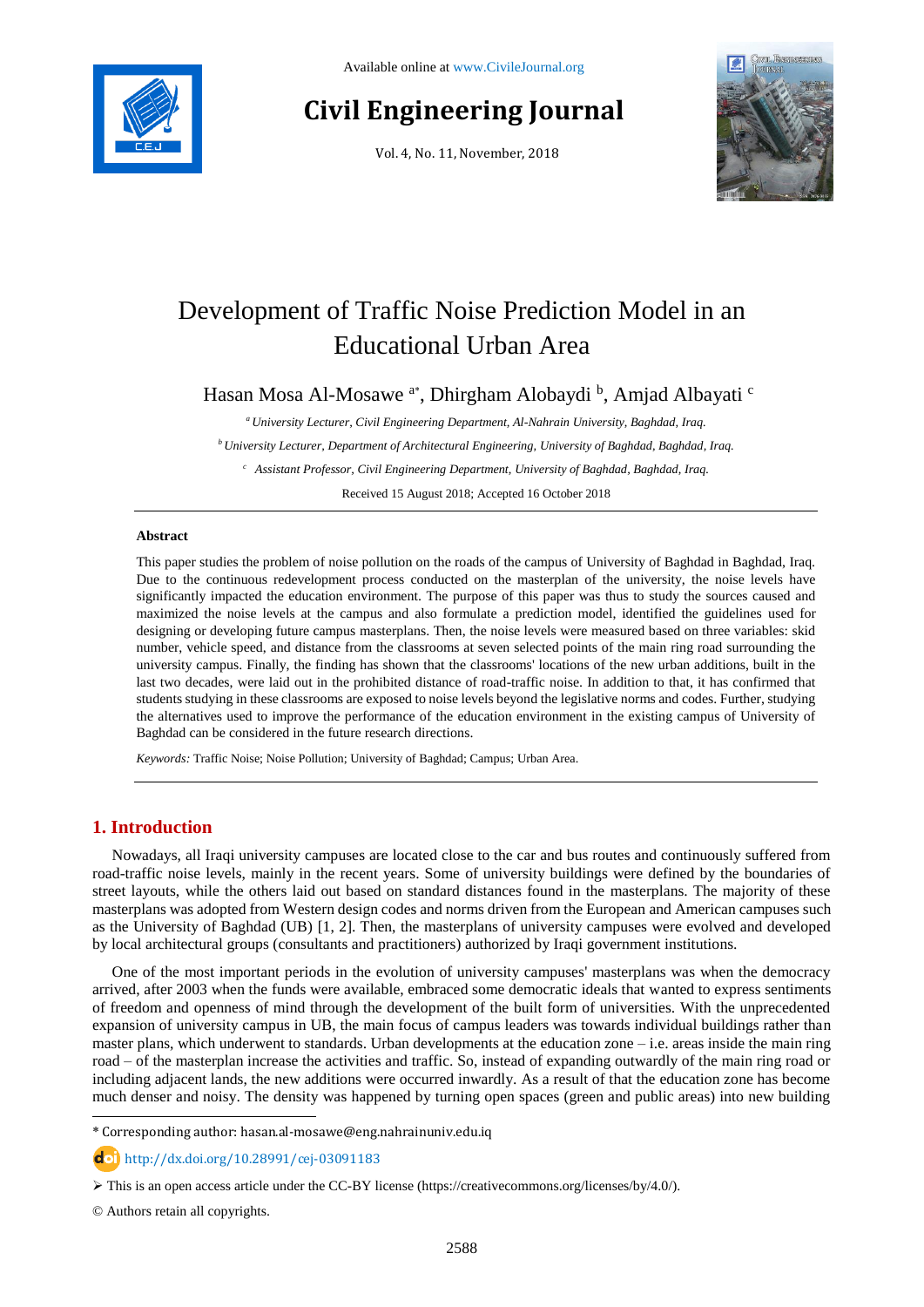extensions in order to accommodate the increased capacity. This will lead to increase the noise pollution problems. Some of them can be cited:

- Increase in the number of classrooms, notably new additional buildings inside the education zone;
- Increase in movement, notably student densities nearby the main entrances of colleges;
- Increase in the number of vehicles circulating in the main ring road and parking lots.

Hence, the increase in the classroom halls, in the number of student densities, and in the number of circulating vehicles have led to an increase in the road-traffic noise levels of campus that impacted the education environment.

In this regard, there is an essential literature focused on studying the noise pollution (sources, influences, and implications) in relation to the urban setting motivated many studies to address this problem in several countries. First, studies are included, but not limited to, influences of the road traffic noise emitted by vehicles insides the urban confines. Sommerhoff et al. (2004) [3] measured and assessed the noise pollution at different times of the year in the City of Valdivia, Chile and used day-evening-night level to describe long-term annoyance. Authors have concluded that the noise pollution is highly widespread in the streets due to the lack of using mitigated techniques and guidelines that should apply in the process of design and implementation to protect the health of citizens. In addition, Noise levels at five main streets of Thessaloniki, Greece were measured and described by Georgiadou et al. (2004) [4] at different times: ten minutes, one hour, and daily average. They found that the traffic noise levels were significant and causing the noise problems in all examined streets. Piccolo et al. (2005) [5] have examined the environmental noise pollution in 35 sites of Messina, Italy. Finding has shown that even in such medium size city like Messina, environment noise levels due to road traffic are higher than the limits set by Italian noise standards and policy.

Second, studies that addressed the impacts of noise levels on the educational environment (the university campuses and classrooms) are attracted researchers. Otutu (2011) [6] measured the noise pollution at 22 locations in the campus of Delta State University, Abraka, Nigeria during and after working hours (8:00 am and 4:30 pm); the author found that the major source of noise came from the indiscriminate use of power plants to generate electricity and this is due to the constant power failures at the campus. In an educational environment, Zannin and Marcon (2007) [7] studied the measurements of background noise, reverberation time, and sound insulation and interviewed 62 teachers and 464 pupils to evaluate the acoustic comfort of the classrooms. Finding has shown that all interviewees considered the noise generated and the voice of the teachers in the neighboring classrooms as the main sources of annoyance inside the classroom.

Then, studies that showed the influences of physical properties of urban form and landscape elements – including buildings' forms, green areas, street configurations, and construction density – in producing the noise levels are focused. Guedes et al. (2011) [8] addressed the influence of urban shapes on the environmental noise and adopted acoustic simulations, using Sound PLAN software in the analysis, to examine the City of Aracaju, Brazil. Authors have found that physical characteristics of urban shapes, including construction density, the existence open spaces, and the shape and position of building forms exert a significant influence on the environmental noise.

Finally, the role of human activities including work, gather, and leisure in influencing traffic noise at urban settings. The study of Meng and Kang (2016) [9], used the site of Harbin, China as a case study to examine the noise levels, has shown how ignoring the effects of sound related to human activities and behavior can impact the acoustic comfort. In addition to that there are studies that adopted case study approaches have conducted in similar regional environments to the case of Baghdad City. Al-Ghonamy (2009) [10] conducted a study in a city in the Kingdom of Saudi Arabia, the research evaluated the traffic noise pollution at four major roads in the city. Findings showed that the noise level at the city is higher than the required levels by the standards at all the periods in the day. Jamrah et al. (2006) [11] also evaluated the traffic noise in the city of Amman at 28 locations and considered several variables affecting the noise which are: traffic volume, speed, percentage of heavy vehicles, road surface, gradient, obstructions, distance, noise path, intervening ground, effect of shielding, and angle of view. They developed a Calculation of Road Traffic Noise model (CRTN), and it was successful in prediction most of the locations selected for their study. Salameh and Imam (2014) [12] developed models to predict noise level in the city of Amman. They selected 20 locations in the city and they found that there are four significant factors that could affect road-traffic noise which are: traffic volume, percentage of heavy vehicle, vehicle speed, and pavement texture.

Khaki et al. (2015) [13] conducted a study to evaluate and select the appropriate pavement mixture type that results in lowest noise level and best performance. They measured the skid resistance of two types of mixtures (porous asphalt and conventional asphalt mixture) and concluded that the open graded mixtures exhibit less pavement noise than other types of mixtures. Surprisingly, they found that the increase in skid number (surface texture) would decrease the noise level; which is not completely true fact. Their investigation was based on a fixed distance from noise source 7.5 m and constant speed of vehicle 50 km/hr.

Ohiduzzaman et al. (2017) [14] introduced a testing technique to measure pavement noise on board, and they tested the accuracy and workability of the system. The Onboard Sound Intensity (OBSI) developed by them is found to be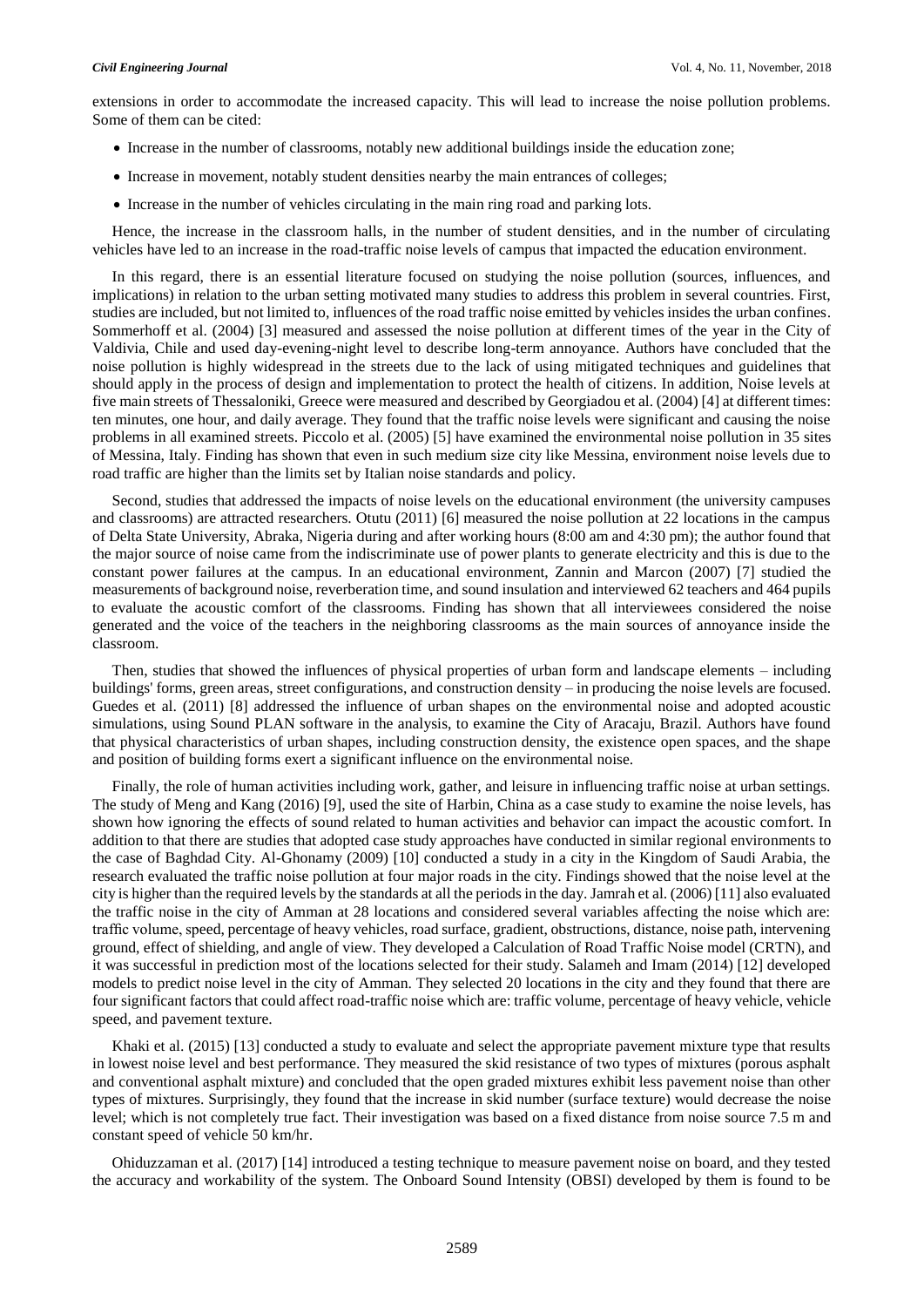capable to measure the sound level of the pavement with good accuracy. They also found that the noise is increasing linearly with the speed of the vehicle.

Ohiduzzaman et al. (2018) [15] evaluated the pavement noise that is resulted from different types of vehicles in the state of Qatar. They used two sound level meters to measure the noise by placing them at specified locations in the study area. The study found that the heavy vehicles produces the highest sources of noise followed by buses forming a linear relationship between the speed of the vehicle and noise level.

Although the above literature has addressed various issues at different areas, studied the noise pollution, there is still enough room for enhancement and validation of the existing knowledge of this field using the case study of UB campus. This paper studied the road-traffic noise levels in the education environment of UB that witnessed important urban developments.

Many traffic noise level prediction models have been developed in European countries, the U.S., Brazil, and Japan; however, comparative work in the Middle Eastern countries is still rare. In Iraq, there is no much intention from the highway authority or planning department on the noise pollution of road traffic. The importance of this study is thus to investigate this matter and showing its consequences on the education environment by considering several variables as will be studied in this paper.

The paper was initiated by studying the noise levels around the ring road of UB campus and reviewing the relevant literature on the topic to identify the research gap. Then, the research question was defined: What are the variables that influence the noise levels at the campus of University of Baghdad? In the end, the main contribution of this paper is to develop a prediction model that provides a set of guidelines, defined the limits of prohibited zone of road-traffic noise, used for designing and developing campus areas and forming a sustainable learning environment.

This paper was included few limitations: first, analysis and measurement were restricted to the boundaries of UB campus, so other university campuses may suggest or reveal different outcomes if they have studied. Considering that many of these campuses were built inside urban blocks and surrounded by street layouts in commercial or residential areas, which varied from UB. Then, the study has not considered the green barriers (trees and shrubs) in the analysis. Finally, constriction materials, whether inside or outside classroom halls, have not accounted in the analysis.

#### **2. Methodology**

To achieve the objectives stated in this research, seven locations at the ring road of UB campus were selected to study the effect of three variables, including skid number, vehicle speed, and distance of the noise meter to the location, in influencing the noise levels.

#### **2.1. Locations Selection**

The locations were selected based on the change in surface texture, the nearby distance of classroom halls, and avoiding the presence of any speed reduction factor (such as bumps, pedestrian crossings, or bus stations), (Figure 1). Location 1 was selected to examine the new buildings, the classroom hall of the Biosciences Department, added to the education zone. It is located close to the campus ring road. Locations 2, 3, and 4 were chosen to investigate the noise levels of classroom halls of other departments in departments. These buildings were initially dedicated to be classrooms in the masterplan of UB. Location 5 was studied to assess the performance of noise levels in relation to the building of the Library of College of Engineering (LCE-UB). Locations 6 and 7 were selected because there are wide open areas around them, and they might be subjected for the new developments of UB campus in the future.

#### **2.2. Data Measuring and Acquisition**

The three variables have been examined at the selected seven locations to estimate the noise levels at each; Figure 2 shows the stages of measuring. British Pendulum test was conducted at each location to measure the skid number which is considered as one of the factors affecting the noise level.

A speed gun (Bushnell 101911) was used to measure the spot speed of vehicles passing each location. The gun was pointed in the direction of the moving vehicle, and the gun was set to measure the speed in km/hr. It sends signals to the moving objects and can capture any object moving in a speed more than 16 km/hr. Seven controlled speeds were used 30, 40, 50, 60, 70, 80, and 90 km/hr. at different distances from the sound level meter.

The third variable, the distance of the sound level meter to the location, was applied and five distances were considered in this research which are 0.5, 3, 7, 14, and 20 meters. Obviously, the closest the point to the noise source the highest the noise level measurement recorded.

Seven locations were assigned at the university campus to perform the study in, and statistical analysis was used to develop a model to estimate the noise level and to show the effectiveness of each variable on the noise pollution.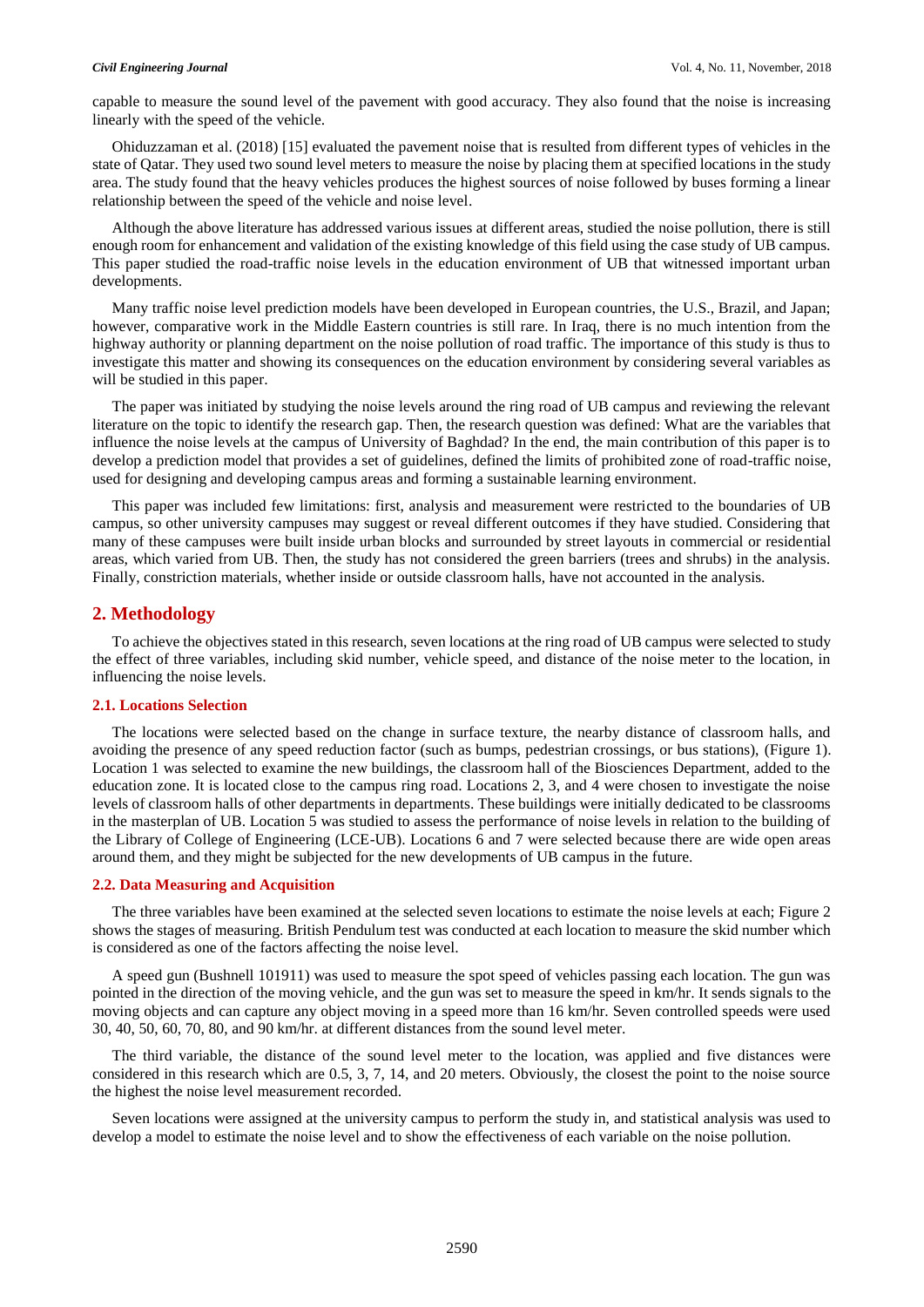

**Figure 1. Locations of noise measurements at UB campus ring road**

The measurements of noise levels were conducted for a time period of daytime (07:00 AM – 09:00 AM) considered as the high rush hours, according to the Environmental Noise Chapter of Iraq [16].



**Figure 1. (a) British Pendulum; (b) measuring vehicle speed; (c) noise level meter**

### **3. Results and Discussion**

As the vehicle speed considered one of the main noise sources, the seven speeds were statically analysed with response to noise. The analysis has showed that the noise is very dependent on the vehicle speed. The skid number was less dependent on the noise level followed by the distance to the location, which occupied the lowest dependency. However, all the parameters were effective to the noise level. [Figure 2](#page-4-0) shows the relationship between each variable and the noise level (points in the plots represent the average value of several readings). It can be noticed that the speed is simply linearly related with noise (this is conforming to Ohiduzzaman et al (2017) [14] and Ohiduzzaman et al (2018) [15]) while the other two variables have exponential relationship. It is evident that there are other factors may also affect the noise performance due to skid resistance (such as vehicle tires) and distance (like any other mechanical objects or human activities). As the speed goes up the engine sound becomes louder and will dominate the sound level and would decrease the effect of other factors. This is the main justification of the degree of dependency to the noise.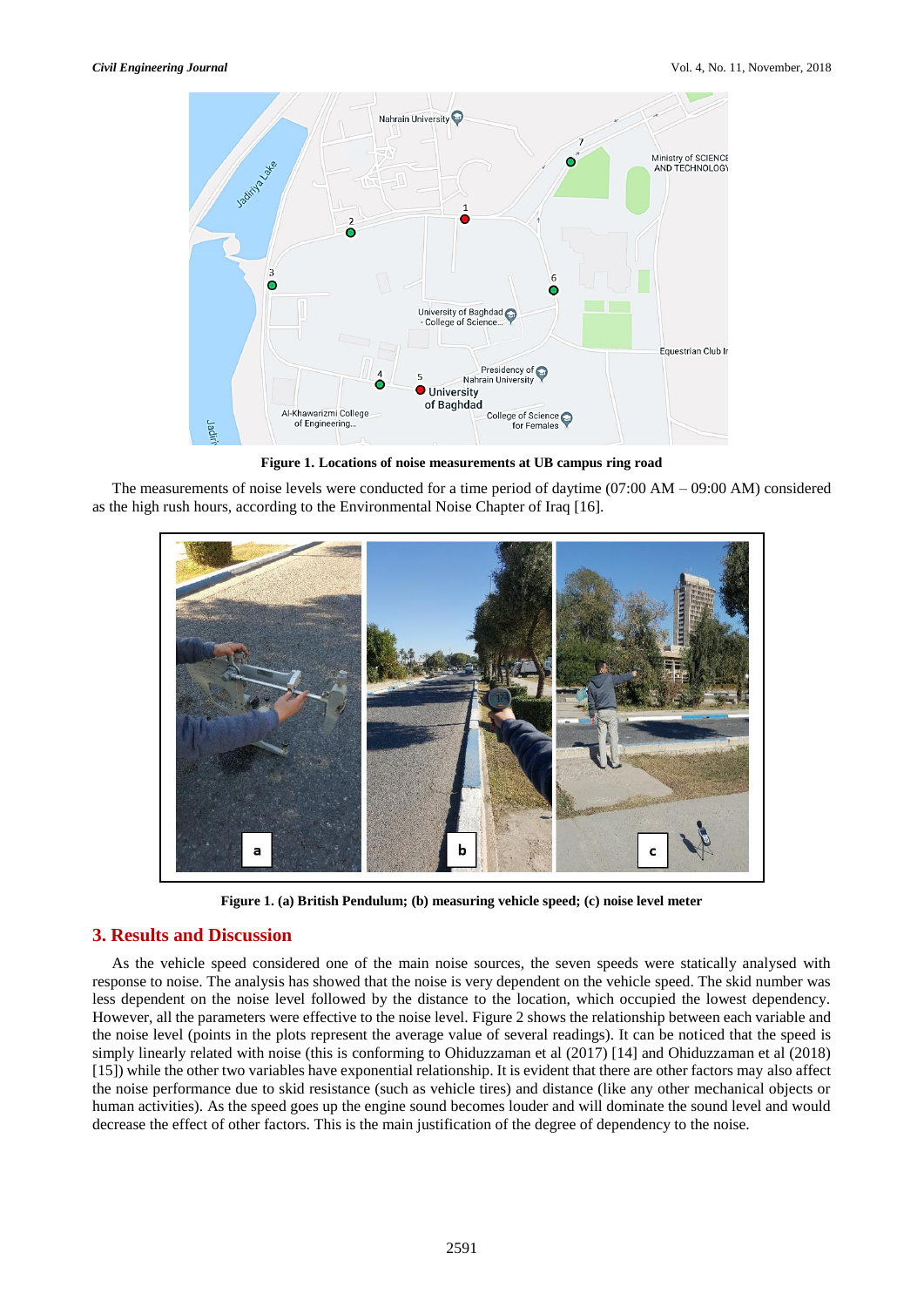

**Figure 2. Relationship between each variable and the noise level**

<span id="page-4-0"></span>The noise level was ranged from around 50 to 90 dBA which is considered as a very high sound level. The skid number relationship to the noise level is found to be directly proportional unlike to that obtained by Khaki et al. (2015) [13]. The obtained relationship by Khaki et al. (2015) [13] is indirectly proportional to the noise at a constant speed and distance 50 km/hr and 7.5 m respectively. To further investigate this contradictory in the relationship trend, data interpretation of the skid number and speed with the noise level was thoroughly studied. The data file was sorted based on the distance, and the average skid number and average noise were calculated for each speed. The obtained results which shown graphically in Figure 4 revealed that the vibration of vehicle due to the rough surface texture, which represented by high skid number, has had an essential impact on the noise level. The high speed of vehicle incorporated with high vibration resulted in higher noise level than those for low speed and thus this result is could be considered as more reliable.



**Figure 3. Relationship of Skid Number and Noise level at different Speeds**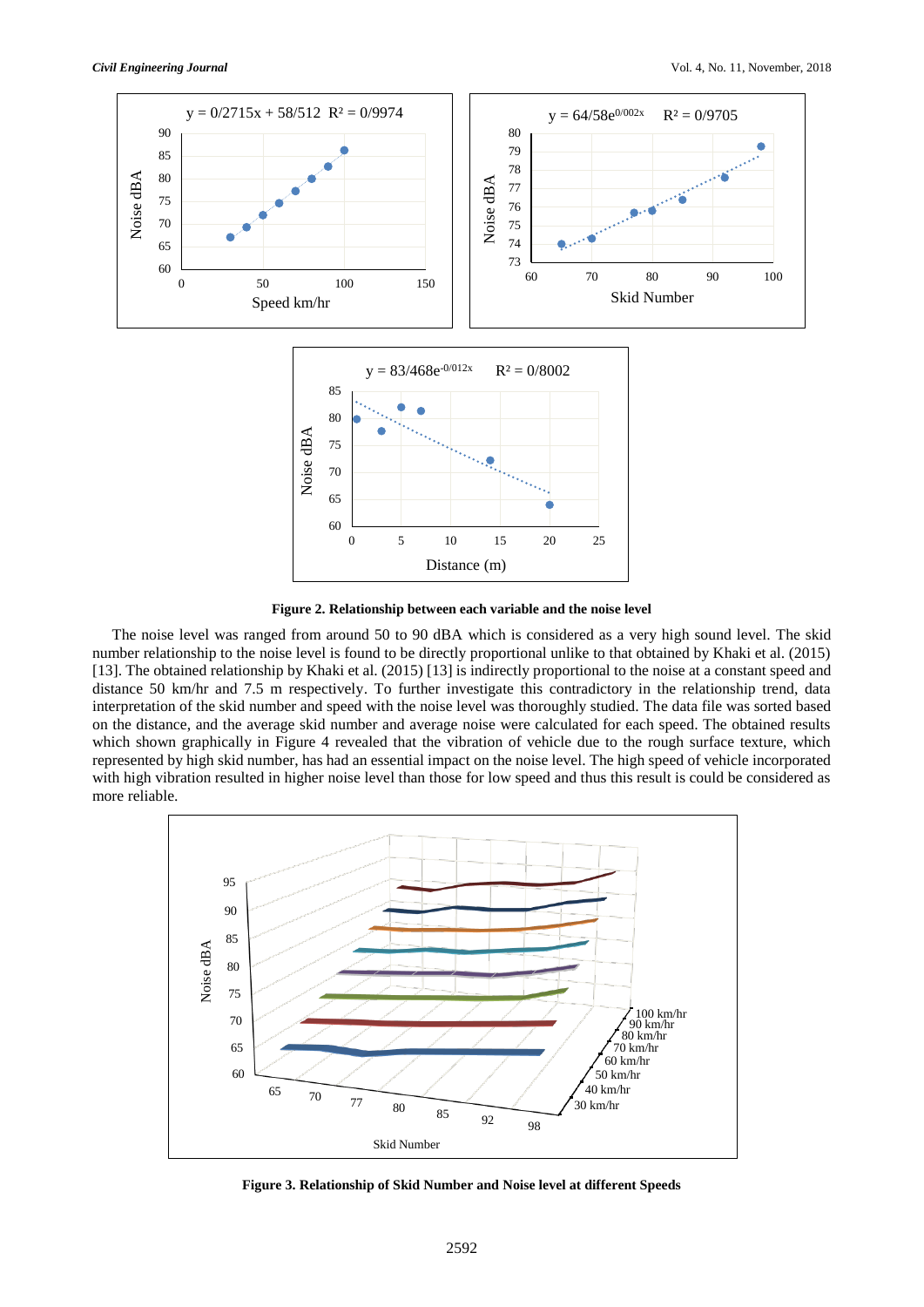#### **3.1. Statistical Model**

As mentioned earlier in this research, a statistical model was built to accommodate these parameters and link them to the noise level. A simple linear regression was used for this matter (using Minitab 16) and resulted in the following model:

noise dBA = 
$$
52.1 - 0.828 \text{ D} + 0.271 \text{ v} + 0.163 \text{ SN}
$$
 (1)

Where;

D: distance to the test location SN: skid number v: vehicle speed

The model showed a reasonable prediction to the noise level as shown in [Figure 4.](#page-5-0) The points are accumulated around the 1-1 line which represent a good ability of prediction.



**Figure 4. Prediction model results**

<span id="page-5-0"></span>Other statistical indicators were also plotted such as normal probability plot and residuals Figure 6.



**Figure 5. Statistical indicators for the model**

The accepted noise level at the university classroom halls environment is limited by Eggenschwiler (2005) [17] as not more than 35 dBA to have a reasonable teaching environment. Therefore, the distance of the classroom hall to the main road, which is the main source of noise in normal conditions, should be considered. The model achieved in this research does consider estimating the noise with respect to the distance to the noise source.

Figure 1 showed the university map with the survey locations, it has been noted that the two locations pointed with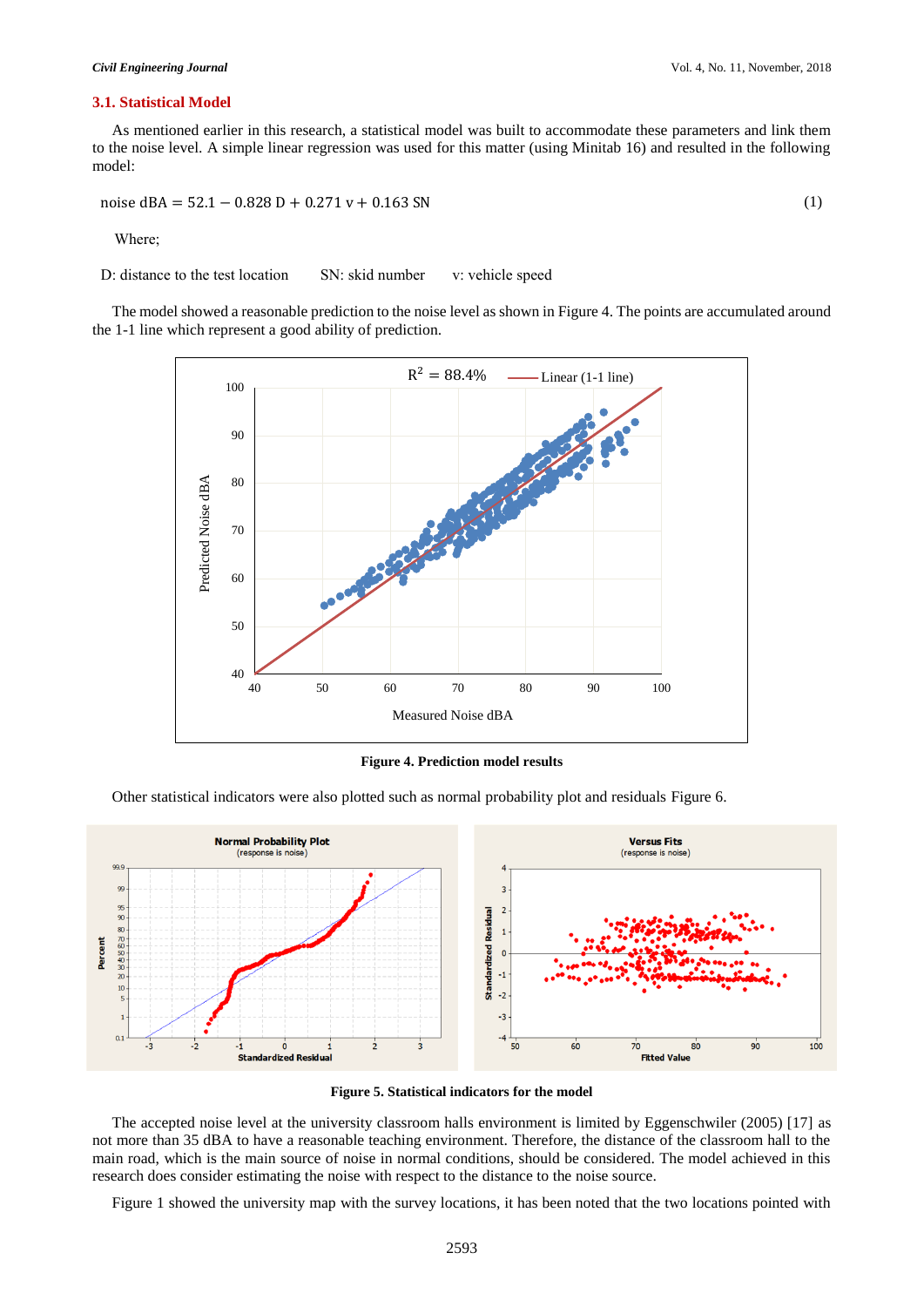red dots have a distance to the classroom halls of 35 and 30 m. This would result in slight noisy environment (50 dBA) at the classroom halls.

### **4. Conclusion**

This paper has examined the daytime patterns of the traffic noise pollution in the education area (the campus of UB in Baghdad, Iraq) by studying the variables: skid number, vehicles speed, and distance from buildings as influential factors impacted the levels of noise at seven locations. A statistical model was developed in this paper to predict and assess the noise levels at the university classrooms considering the three variables.

It has been found that five of the examined locations (colored by green in the map) were avoided the road-traffic noise and considering the noise guideline levels that would cause serious annoyance and study disturbance. In contrast, the rest two locations (colored by red in the map) were very vulnerable to the road-traffic noise. It should be mentioned here that the two locations were developed or modified to be classroom halls by campus designers and engineers who ignored the prohibited limits of traffic noise and land use plan. Open public spaces and green areas have turned to be classroom halls and impacted the campus density. Most of the developed and modified areas were exposed to sever of road-traffic noise levels and ignoring the future extensions of the masterplan.

# **5. Acknowledgements**

The authors would like to thank the Consulting Engineering Bureau at University of Baghdad (CEB-UB) for assistance with the field work.

# **6. Conflicts of Interest**

The authors declare no conflict of interest.

## **7. References**

[1] Coulson, Jonathan, Paul Roberts, and Isabelle Taylor. University planning and architecture: The search for perfection. Routledge, 2015.

[2] Dober, Richard P. Campus Planning Handbook. 1996.

[3] Sommerhoff, Jorge, Manuel Recuero, and Enrique Suárez. "Community Noise Survey of the City of Valdivia, Chile." Applied Acoustics 65, no. 7 (July 2004): 643–656. doi:10.1016/j.apacoust.2004.01.003.

[4] Georgiadou, E., K. Kourtidis, and I. Ziomas. "Exploratory traffic noise measurements at five main streets of Thessaloniki, Greece." Global NestI International Journal 6, no. 1 (2004): 53-61.

[5] Piccolo, A., D. Plutino, and G. Cannistraro. "Evaluation and Analysis of the Environmental Noise of Messina, Italy." Applied Acoustics 66, no. 4 (April 2005): 447–465. doi:10.1016/j.apacoust.2004.07.005.

[6] Otutu, Oseji Julius. "Investigation of environmental noise within campus 2, Delta State University, Abraka, Nigeria." IJRRAS 6, no. 2 (2011): 223-228.

[7] Zannin, Paulo Henrique Trombetta, and Carolina Reich Marcon. "Objective and Subjective Evaluation of the Acoustic Comfort in Classrooms." Applied Ergonomics 38, no. 5 (September 2007): 675–680. doi:10.1016/j.apergo.2006.10.001.

[8] Guedes, Italo C. Montalvão, Stelamaris R. Bertoli, and Paulo H.T. Zannin. "Influence of Urban Shapes on Environmental Noise: A Case Study in Aracaju — Brazil." Science of the Total Environment 412–413 (December 2011): 66–76. doi:10.1016/j.scitotenv.2011.10.018.

[9] Meng, Qi, and Jian Kang. "Effect of Sound-Related Activities on Human Behaviours and Acoustic Comfort in Urban Open Spaces." Science of the Total Environment 573 (December 2016): 481–493. doi:10.1016/j.scitotenv.2016.08.130.

[10] Al-Ghonamy, Abdulaziz I. "Assessment of traffic noise pollution in Al-Khobar, a typical city in the Kingdom of Saudi Arabia." Sci. J. King Faisal Univ. (Basic Appl. Sci.) 10 (2009): 165-180.

[11] Jamrah, Ahmad, Abbas Al-Omari, and Reem Sharabi. "Evaluation of Traffic Noise Pollution in Amman, Jordan." Environmental Monitoring and Assessment 120, no. 1–3 (June 2, 2006): 499–525. doi:10.1007/s10661-005-9077-5.

[12] Salameh, Bassam, and Rana Imam. "Developing Roadway Traffic Noise Prediction Models for the City of Amman." Journal of American Science 12 (2014): 23-30.

[13] Ali, Mansour Khaki, Esmael Forouhid Amir, Zare Mehdi, and Pirbastami Amirali. "Regression Analysis of Pavement Surfaces Textures on Noise Pollution." Scientific Research and Essays 10, no. 9 (May 15, 2015): 313–325. doi:10.5897/sre2015.6226.

[14] Ohiduzzaman, M, O Sirin, and E Kassem. "Assessment of Tire-Pavement Noise by Using On-Board Sound Intensity (OBSI) Method in the State of Qatar." Bearing Capacity of Roads, Railways and Airfields (June 21, 2017). doi:10.1201/9781315100333-139.

[15] Ohiduzzaman, Md, Okan Sirin, and Emad Kassem. "Evaluation of traffic noise in the State of Qatar." In Advances in Materials and Pavement Prediction: Papers from the International Conference on Advances in Materials and Pavement Performance Prediction (AM3P 2018), April 16-18, 2018, Doha, Qatar, p. 249. CRC Press, 2018.